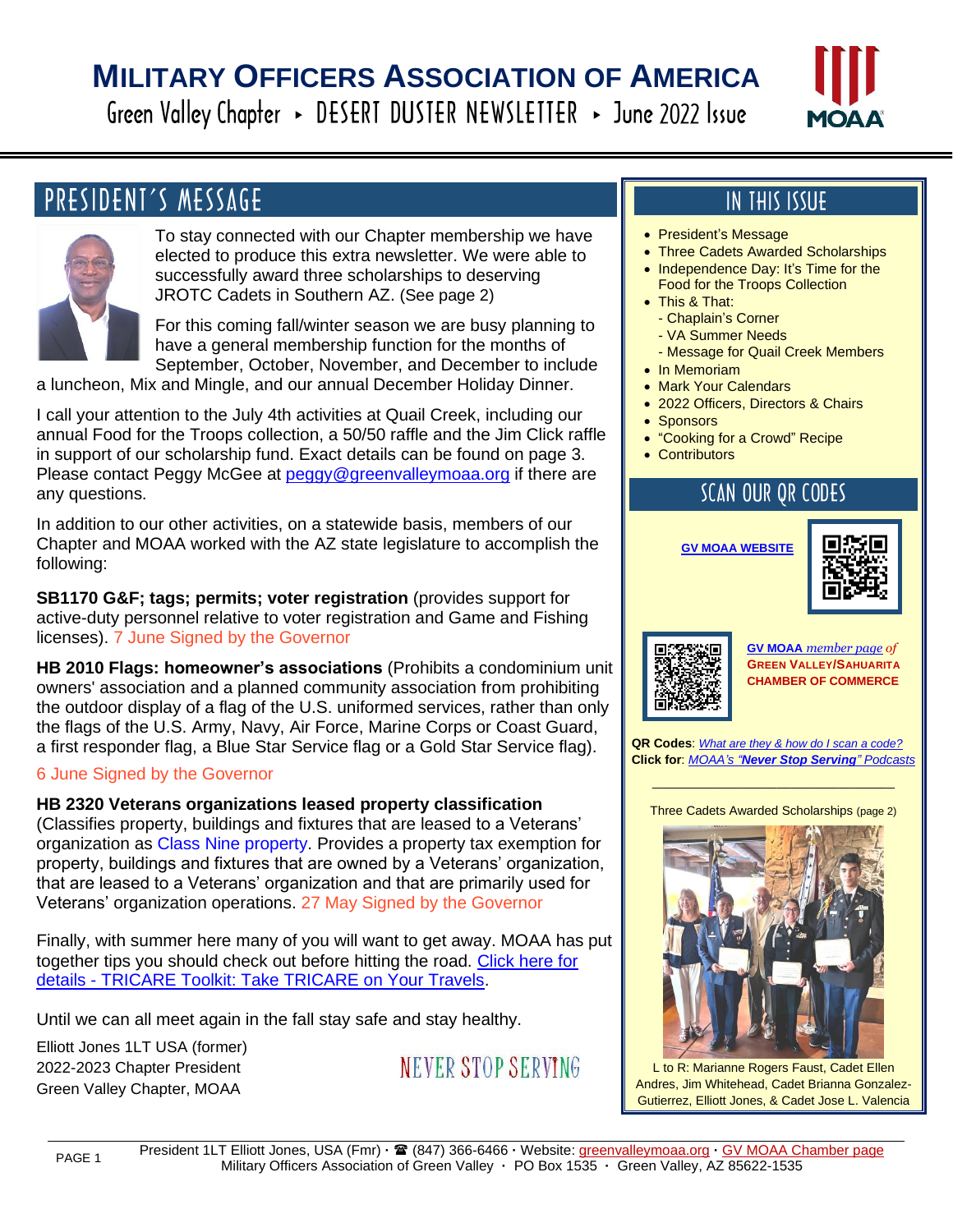

### THREE CADETS AWARDED SCHOLARSHIPS

Marianne Rogers Faust, Director/JROTC Liaison

Our Chapter awarded three \$1,500 scholarships this year, thanks to a combination of grants obtained for us by Dick Newman's outstanding grant proposals and the generosity of many members. (Photos: Roger Boettcher)



l

Receiving the scholarship **from Nogales High School was Air Force JROTC Cadet/Lt Col Ellen Grace Andres**. Ellen was in AFJROTC all four years of high school. She was also a member of the Science Club and the Honors Club. She has a blue belt in Taekwondo and believes that martial arts have significantly improved her life. Ellen has also been busy volunteering at the local Boys and Girls Club. She loves working with and guiding youngsters to help them achieve their goals. Ellen will start classes at Pima Community College in the fall. She hopes to eventually get into an aerospace or aeronautical science program. Also, while in college, she wants to join an ROTC unit. Her ultimate goal is to become an Air Force officer and to be a pilot.

Earning a scholarship **from Rio Rico High School was Cadet/Captain Jose L. Valencia, Jr.**, a member of the Army JROTC. While participating in JROTC for four years, Jose was active in their Law and Public Safety Program. His interest in this program led him to volunteer to help with security at various events. He also participated in car washes, parades, and the Tubac Festival. Cadet Valencia will attend Arizona State University in the fall to pursue a degree in computer science. Ultimately, he hopes to work for the FBI in a STEM-related capacity.





PAGE 2

#### **Cadet/LT (0-3) Briana Gonzalez-Gutierrez is the executive officer of Alpha Company with the**

**Naval JROTC unit at Sahuarita High School**. She is a graduate of the Naval JROTC Leadership Academy. This is an accomplishment achieved by only 2% of the cadets in Arizona and Southern California. Briana is an active member of the Arizona Army National Guard and was promoted to the grade of E-3 in May. She will begin classes at Grand Canyon University in the fall and hopes to obtain a degree in criminal justice. After completing her studies, Briana would like to have a career with the U. S. Customs and Border Protection. She would also like to further her career in the Arizona Army National Guard.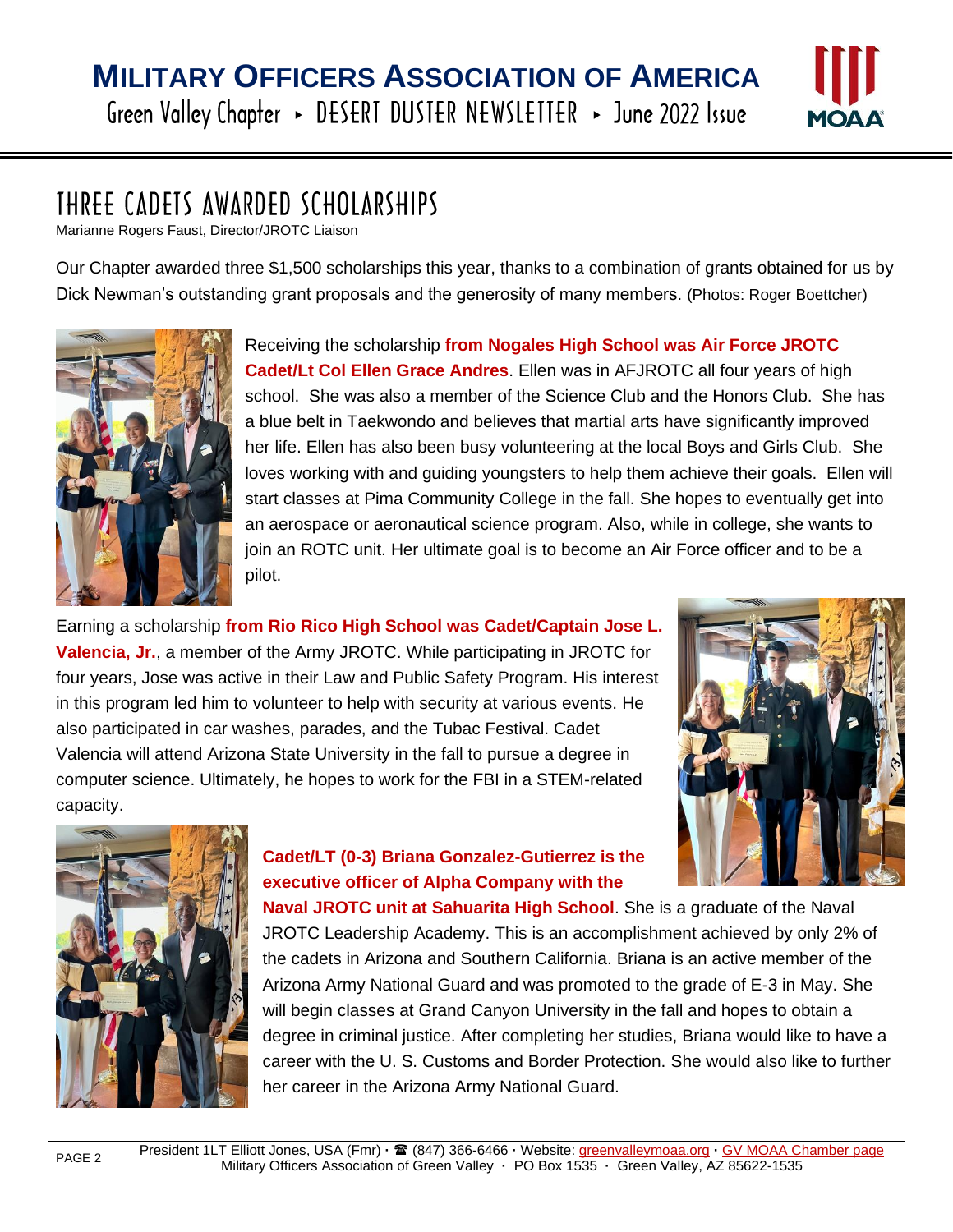

# INDEPENDENCE DAY MEANS IT'S TIME FOR THE FOOD FOR THE TROOPS COLLECTION

Peggy McGee, 2<sup>nd</sup> Vice President/Programs



l

With COVID cases on the decline, the traditional *Food for the Troops* **collection** sponsored by our Chapter to support the junior enlisted personnel of the 162<sup>nd</sup> Fighter Wing, AZ Air National Guard, will take place this year. Collection bins will be in Quail Creek's Madera Clubhouse lobby from July 1- 4. Some of the most popular items for the troops are Chef-Boy-R Dee products, (Ravioli, Spaghetti-O's); breakfast bars; soups (chicken noodle, vegetable beef, tomato) Hamburger Helper/Tuna Helper; peanut butter and jelly; pasta and sauce; snacks (Cheez-it, gold fish, crackers.) Many of the troops have young children so juice packs, dried fruit, Pop Tarts, cereal would also be appreciated.

(Photo: Some of the groceries donated from a previous year's *Food for the Troops* collection.)

In addition to non-perishable foods, grooming, cleaning and paper products are also needed. For those who don't have time or don't like to shop, MOAA will also accept monetary donations to support the *Turkeys for the Troops* program that takes place at Thanksgiving time. **Checks payable to GV MOAA S&MA Fund may be mailed to Green Valley MOAA, P.O. Box 1535, Green Valley AZ 85622-1535.** Cash/check donations will be accepted on July 4 from 7:30-9:30 a.m. in front of the clubhouse. If you will be out of town in early July and want to help, **grocery and monetary donations may be dropped at the McGee's house, 1908 E Longspur Place**—that's the first right after Quail Creek's waterfall.

We will also be sponsoring a 50-50 raffle to raise funds for *Turkeys for the Troops*. This program gives 30 junior troops a turkey dinner with all the trimmings at Thanksgiving time. Tickets will be on sale starting at 7:15 a.m. on July 4. Members will take a break from ticket selling during the Presentation of the Colors and flag raising by the Naval





JROTC unit from Sahuarita High School. Ticket sales will continue during and after the parade. Winning number will be drawn late afternoon on the 4<sup>th</sup>. One does not have to be present to win.

On July 4, the MOAA Chapter will also be **selling Jim Click raffle tickets to raise funds for scholarships** for JROTC cadets from Sahuarita, Rio Rico and Nogales High Schools. Tickets are \$25 each or five for \$100. Prizes include a 2022 Ford Maverick Lariat Hybrid, two round trip first class airline tickets to anywhere in the world to which commercial airlines fly, and \$5000 cash. Winners' names will be drawn on December 15. The truck will be on the Clubhouse parking lot for viewing during the morning of July 4. No test drives allowed! Click **[HERE](https://greenvalleymoaa.files.wordpress.com/2022/04/jclick-millions-raffle-flyer-2022.jpg)** for the flyer.

Please help MOAA support the young troops who are on call every day as well as future leaders who will join the military when they complete their college education.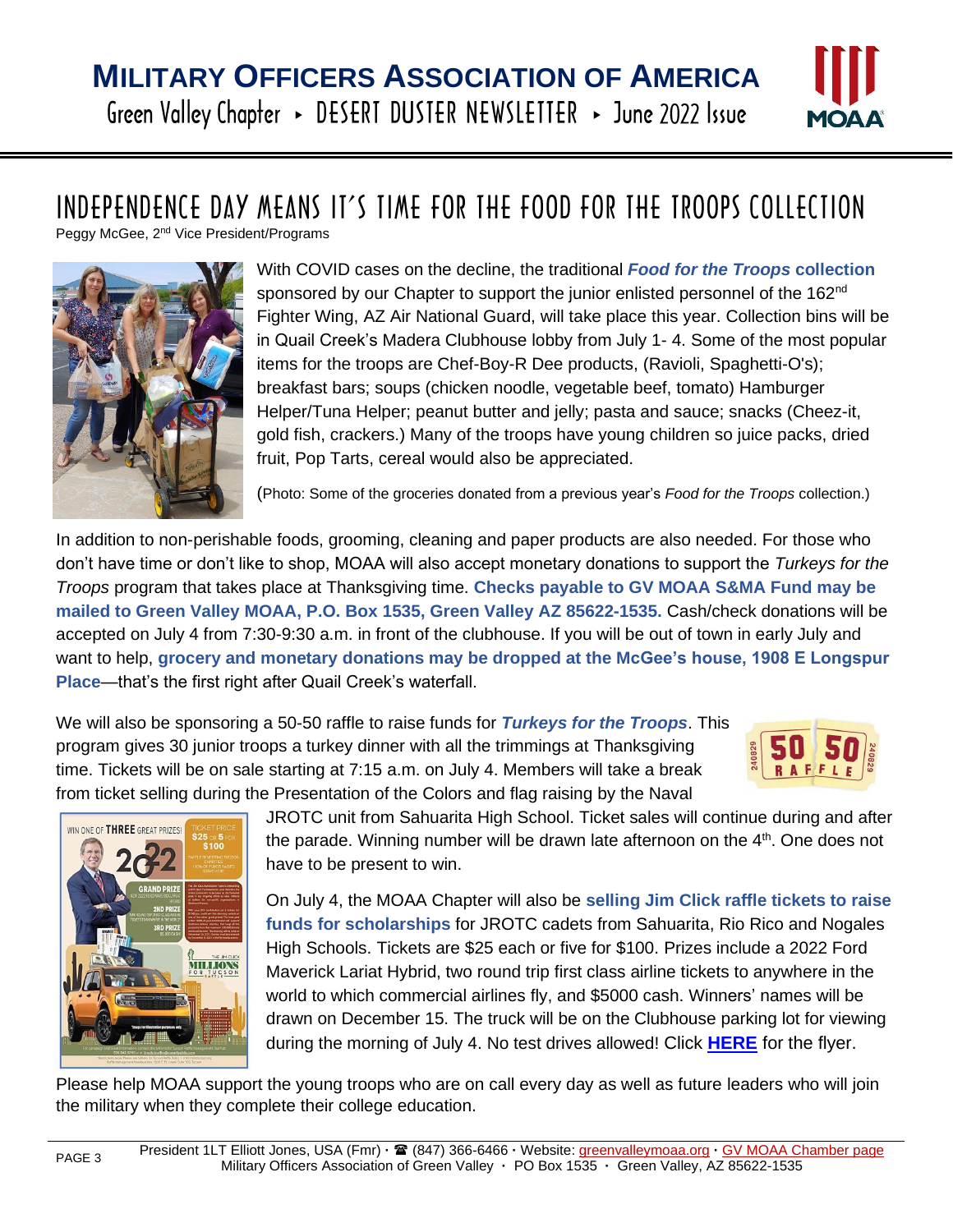Green Valley Chapter > DESERT DUSTER NEWSLETTER > June 2022 Issue





### CHAPLAIN'S CORNER

Robert D. Lewis, Chaplain

l

Being the last article until the fall, I want to wish everyone a pleasant and safe summer. I will continue to pray for all of you and for our organization. Always remember that you are a member of a 5-star Association dedicated to supporting our veterans, members and community.



I would like to also like to be notified of any life changing events so I can provide prayer and comfort. I can be reached at 520-481-6994 or [rdlewis1393@gmail.com.](mailto:rdlewis1393@gmail.com)

### VA SUMMER NEEDS

Peggy McGee



If you will be traveling this summer and staying in hotels or on cruise ships, perhaps you can bring home some unopened soaps, shampoo, conditioner and lotions for the homeless veterans served by the VA Hospital and Women Warriors. And when those 2023 calendars, both wall and pocket styles, start to arrive, please don't toss any that you don't need. The VA would appreciate receiving them.

## MESSAGE FOR QUAIL CREEK MEMBERS

Peggy McGee

On July 4, there will be a parade around the Quail Creek Loop starting at 8:30 a.m. The planning committee is offering all veterans a chance to be driven around in a convertible for the parade. If you would like to be chauffeured, please contact Peggy McGee at [peggy@greenvalleymoaa.org](mailto:peggy@greenvalleymoaa.org) and she will get you signed up. If you prefer to drive yourself, perhaps you can decorate your golf cart and join the parade. Keep an eye opened for check-in times in *What's Happening*.

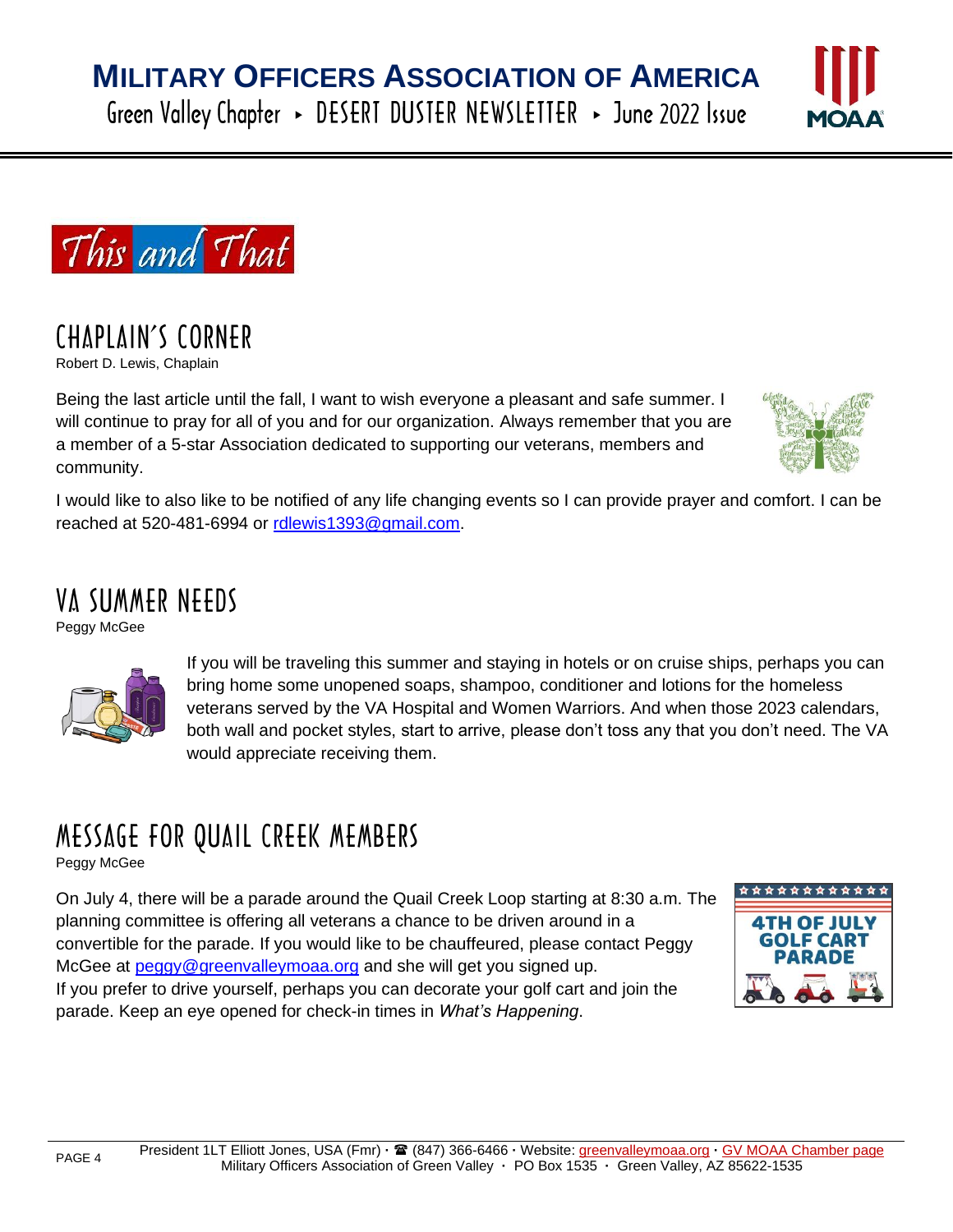# **MILITARY OFFICERS ASSOCIATION OF AMERICA**

Green Valley Chapter > DESERT DUSTER NEWSLETTER > June 2022 Issue



### IN MEMORIAM

Peggy McGee

l

In late May, it was with sadness that our Chapter said a final farewell to two long-time Chapter members, COL Lee Cornelison and Lt Col Herbert J Pahoresky.



Lt Col Herbert J Pahoresky, USAF (Ret) passed away on May 24 from complications after suffering a broken hip. He spent 20 years on active duty with his favorite time being when he was stationed in Alaska. During his 20 years on active duty, Herb worked primarily in the housing and services

fields, to include food, BX, commissary, laundries, linen exchanges and mortuary affairs.

While in Anchorage, Herb met his late wife Marge. After his military retirement they remained in Alaska where Herb worked in real estate and other sales positions. In 2004, they moved to Quail Creek.

Herb and Marge enjoyed traveling to new places especially on cruises. He was also an active member of the Quail Creek Duffers.



On May 27, COL Lee Cornelison, USAR (Ret), succumbed to cancer which he had been battling for the past two years. Lee spent four years in the Army, where he was an honor graduate of the Artillery Officer Candidate School and served one year (1968) in Vietnam. He spent another 26 years in the Army Reserve retiring in

1995. He held command and staff positions over the years. His final assignment in the Army Reserve was as Comptroller of 6th Army, MOBDES, at the Presidio of San Francisco.

After his release from active duty Lee earned a BS degree at SW Missouri State University and earned an MBA at the University of Missouri-St Louis and then became a Certified Public Accountant. In 2010 he decided to get serious about his golf game and moved to Quail Creek where he could golf year-round. He noted that his golf game did not improve.

Lee and Norma, his surviving wife of 55 years, enjoyed tennis, golf, dancing and visits to see their three sons and four grandchildren in Indiana, Missouri and Oregon.

# **MARK YOUR 2022 CALENDARS**

**7 September** – Luncheon 11:30-1:30 Location: Quail Creek

**28 October** – Mix & Mingle, Time: TBA Location: Grill on the Green

**15 November** – Dinner 5-7:30 Location: TBA

**8 December** –Holiday Dinner 5-7:30 Location: TBA

**The Board of Directors meeting** is the 1st Wednesday of each month 9-10:30am at the Friends in Deed Building, Green Valley. Members are welcomed to attend… join us! There will be no Board meetings in June, July or August.

PAGE 5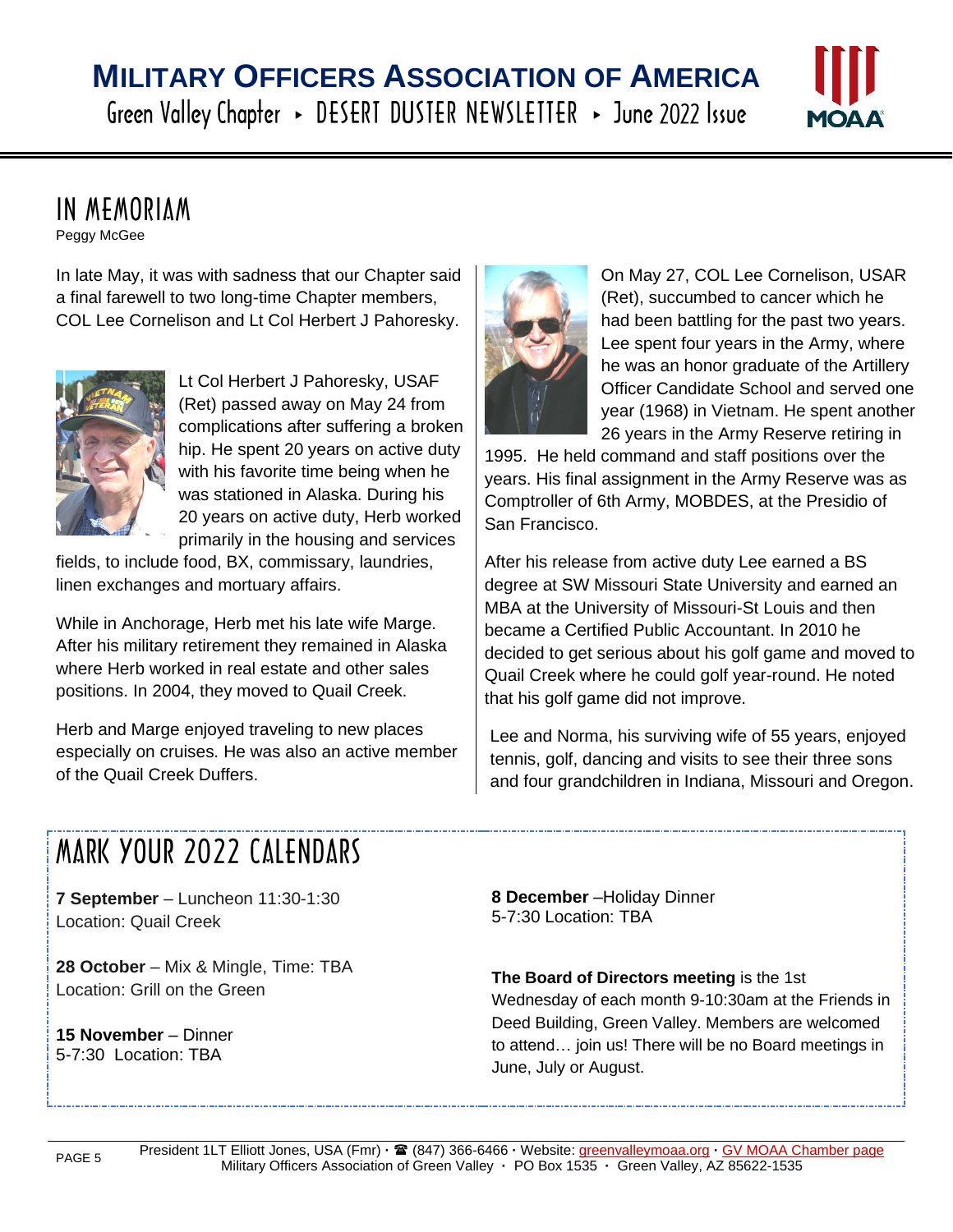Green Valley Chapter > DESERT DUSTER NEWSLETTER > June 2022 Issue



# 2022 OFFICERS, DIRECTORS & CHAIRS

(Area code is 520 unless otherwise indicated)

l

**President:** 1LT Elliott Jones USA (Fmr) (847) 366-6466

**First Vice-President and Membership:** CW3 Jack Bundy USA (Ret) (951) 760-8706

**Second Vice-President and Programs:** COL Peggy McGee, USAR (Ret) 207-6188

**Secretary:** Maj. Gen. James Whitehead, Jr., USAF (Ret) 475-8033

**Treasurer:** COL Mike Faust, USAF (Ret) (210) 240-8730

#### **Immediate Past President, President, 501(c)(3):** 1LT Joseph Longo, USA (Fmr) (509) 945-4993

**Legislative Affairs:** CDR John Chernoski, USN (Ret) 625-3909

**ESGR Representative:** Lt Col Dick Kosnick, USAF (Ret) 867-8999 **Surviving Spouse Liaison:** Nora Durham (714) 232-9277



**Director, Personal Affairs:** CWO3 James Rundlett, USCG (Ret) (509) 389-4286

**Chaplain:** Robert Lewis, CWO3 USA (Ret) 481-6994

**Director/JROTC Liaison:** COL Marianne Rogers Faust, USAF (Ret) (210) 861-9440

**Historian:** COL Marianne Rogers Faust, USAF (Ret) (210) 861-9440

**Transition Liaison:** Lt Col Darren Venters, USAF (Ret) 490-4470

**Public Relations Officer:** COL Peggy McGee, USA (Ret) 207-6188

**Webmaster/Newsletter:** Marianne Cobarrubias, webmaster@greenvalleymoaa.org